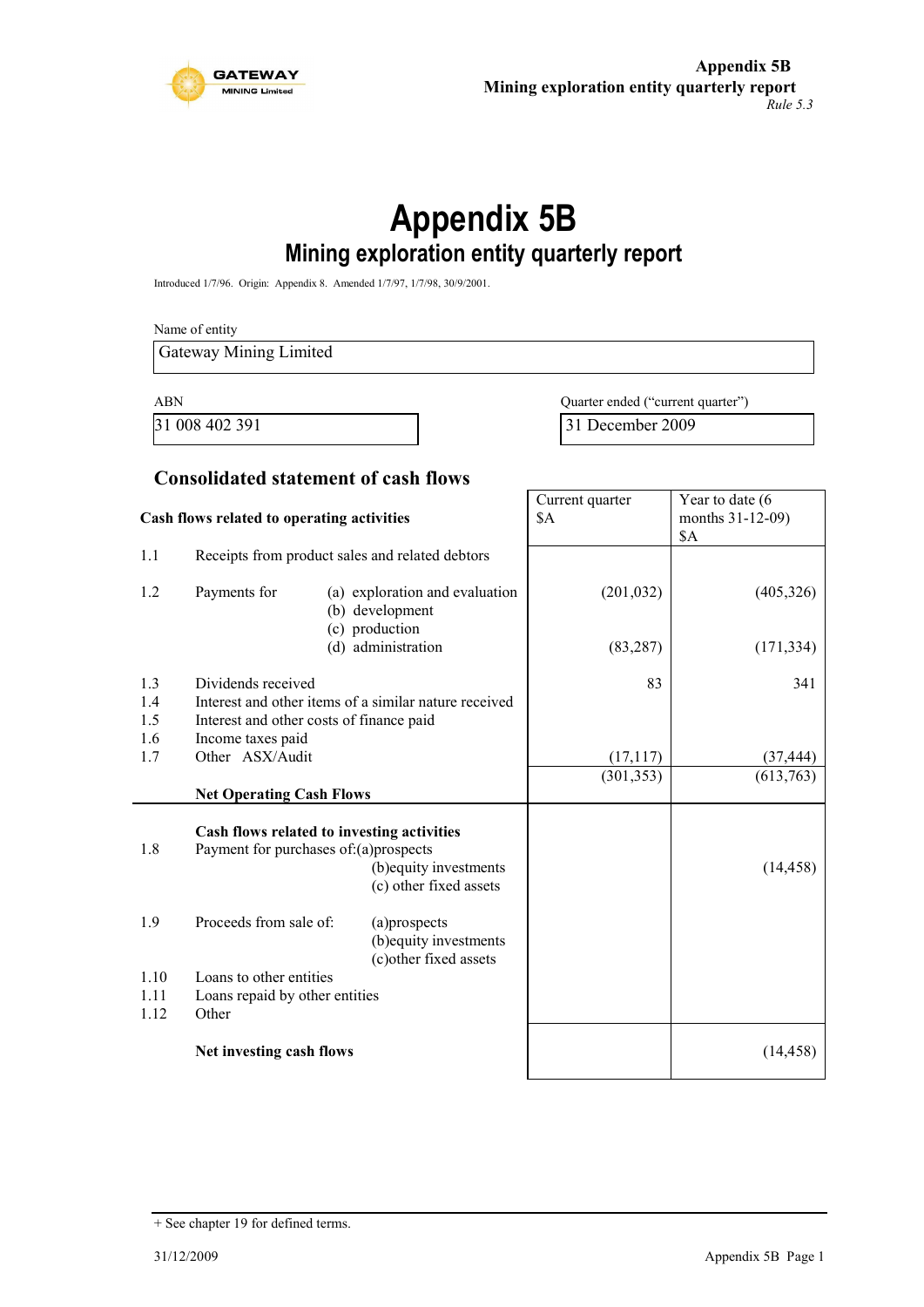

|      |                                                               | Current quarter | Year to date (6 months) |
|------|---------------------------------------------------------------|-----------------|-------------------------|
|      |                                                               | \$A             | $31 - 12 - 09$          |
|      |                                                               |                 | \$A                     |
| 1.13 | Total operating and investing cash flows (brought<br>forward) | (301, 353)      | (628, 221)              |
|      |                                                               |                 |                         |
|      | Cash flows related to financing activities                    |                 |                         |
| 1.14 | Proceeds from issues of shares, options, etc.                 | 560,000         | 1,060,000               |
| 1.15 | Proceeds from sale of forfeited shares                        |                 |                         |
| 1.16 | Proceeds from borrowings                                      |                 |                         |
| 1.17 | Repayment of borrowings                                       |                 |                         |
| 1.18 | Dividends paid                                                |                 |                         |
| 1.19 | Other (provide details if material)                           | (39,960)        | (69,960)                |
|      | Net financing cash flows                                      | 520,040         | 990,040                 |
|      |                                                               |                 |                         |
|      | Net increase (decrease) in cash held                          | 218,687         | 361,819                 |
| 1.20 | Cash at beginning of quarter/year to date                     | 376,548         | 233,416                 |
| 1.21 | Exchange rate adjustments to item 1.20                        |                 |                         |
| 1.22 | Cash at end of quarter                                        | 595,235         | 595,235                 |

### **Payments to directors of the entity and associates of the directors Payments to related entities of the entity and associates of the related entities**

|                      |                                                                  | Current quarter<br>\$Α |
|----------------------|------------------------------------------------------------------|------------------------|
| 1.23                 | Aggregate amount of payments to the parties included in item 1.2 | 8,393                  |
| 1.24                 | Aggregate amount of loans to the parties included in item 1.10   |                        |
| $\sim$ $\sim$ $\sim$ |                                                                  |                        |

1.25 Explanation necessary for an understanding of the transactions

### **Non-cash financing and investing activities**

2.1 Details of financing and investing transactions which have had a material effect on consolidated assets and liabilities but did not involve cash flows

2.2 Details of outlays made by other entities to establish or increase their share in projects in which the reporting entity has an interest

<sup>+</sup> See chapter 19 for defined terms.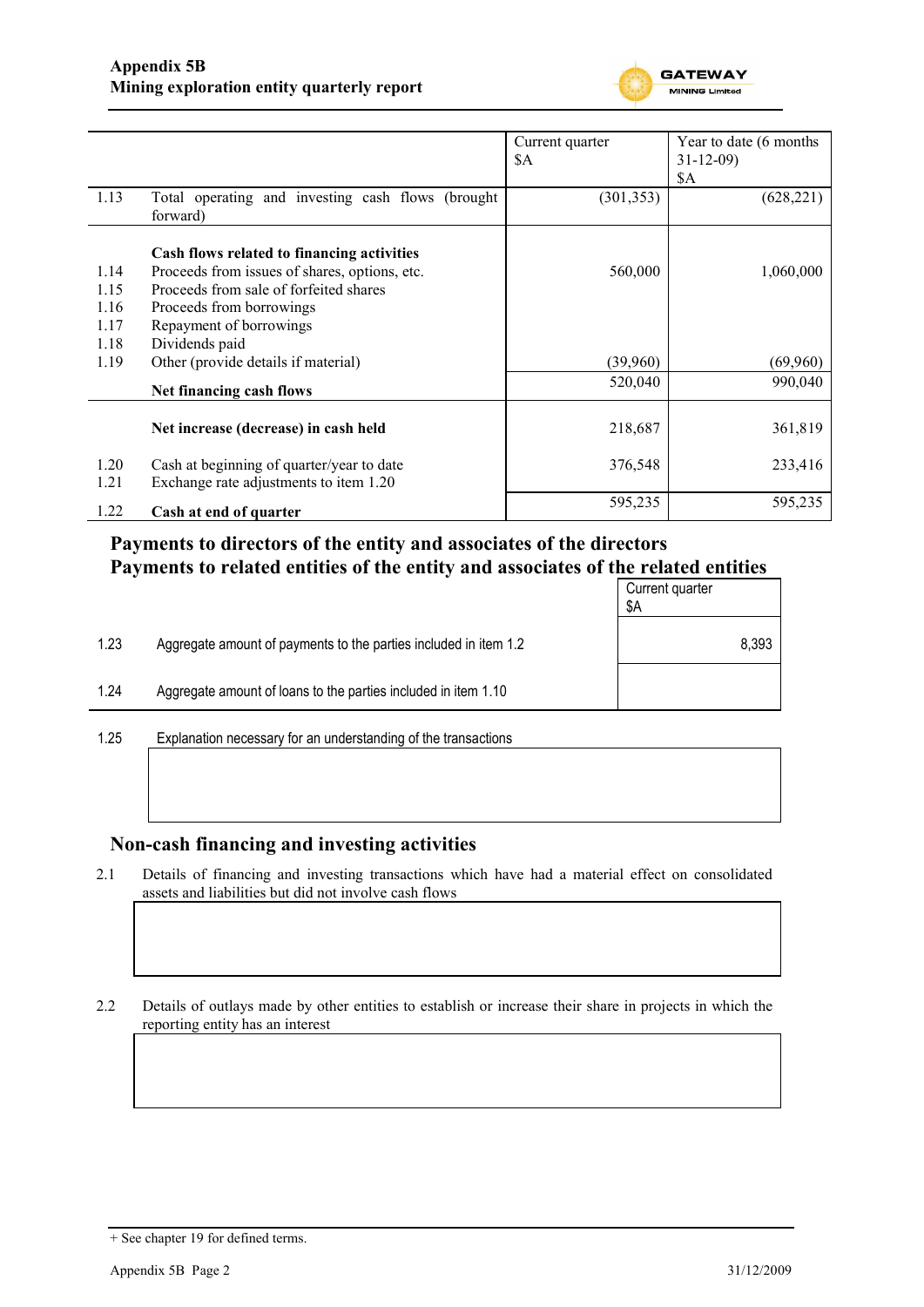

### **Financing facilities available**

*Add notes as necessary for an understanding of the position.*

|     |                             | Amount available<br>\$A'000 | Amount used<br>\$A'000 |
|-----|-----------------------------|-----------------------------|------------------------|
| 3.1 | Loan facilities             |                             |                        |
| 3.2 | Credit standby arrangements |                             |                        |
|     |                             |                             |                        |

### **Estimated cash outflows for next quarter**

|     | <b>Total</b>               |         |
|-----|----------------------------|---------|
|     |                            | 150,000 |
| 4.2 | Development                |         |
| 4.1 | Exploration and evaluation | 150,000 |
|     |                            | \$A     |

# **Reconciliation of cash**

| Reconciliation of cash at the end of the quarter (as<br>shown in the consolidated statement of cash flows) to<br>the related items in the accounts is as follows. |                                           | Current quarter<br>\$A | Previous quarter<br>\$A |
|-------------------------------------------------------------------------------------------------------------------------------------------------------------------|-------------------------------------------|------------------------|-------------------------|
| 5.1                                                                                                                                                               | Cash on hand and at bank                  | 595,235                | 376,548                 |
| 5.2                                                                                                                                                               | Deposits at call                          |                        |                         |
| 5.3                                                                                                                                                               | Bank overdraft                            |                        |                         |
| 5.4                                                                                                                                                               | Other (provide details)                   |                        |                         |
|                                                                                                                                                                   | Total: cash at end of quarter (item 1.22) | 595,235                | 376,548                 |

### **Changes in interests in mining tenements**

|     |                                                                     | Tenement reference                                                | Nature of<br>interest<br>(note (2)) | Interest at<br>beginning<br>of quarter | Interest at<br>end of<br>quarter |
|-----|---------------------------------------------------------------------|-------------------------------------------------------------------|-------------------------------------|----------------------------------------|----------------------------------|
| 6.1 | Interests in mining<br>tenements relinquished,<br>reduced or lapsed | P53/1325 to 1329,<br>P57/1132, 1156 to 1162,<br>1165,1166         |                                     | 75%                                    | $0\%$                            |
|     |                                                                     | P53/1303 to 1306,<br>P57/1133, 1136, 1163,<br>1164, 1167 to 1170, |                                     | 100%                                   | $0\%$                            |
| 6.2 | Interests in mining<br>tenements acquired or<br>increased           |                                                                   |                                     |                                        |                                  |

<sup>+</sup> See chapter 19 for defined terms.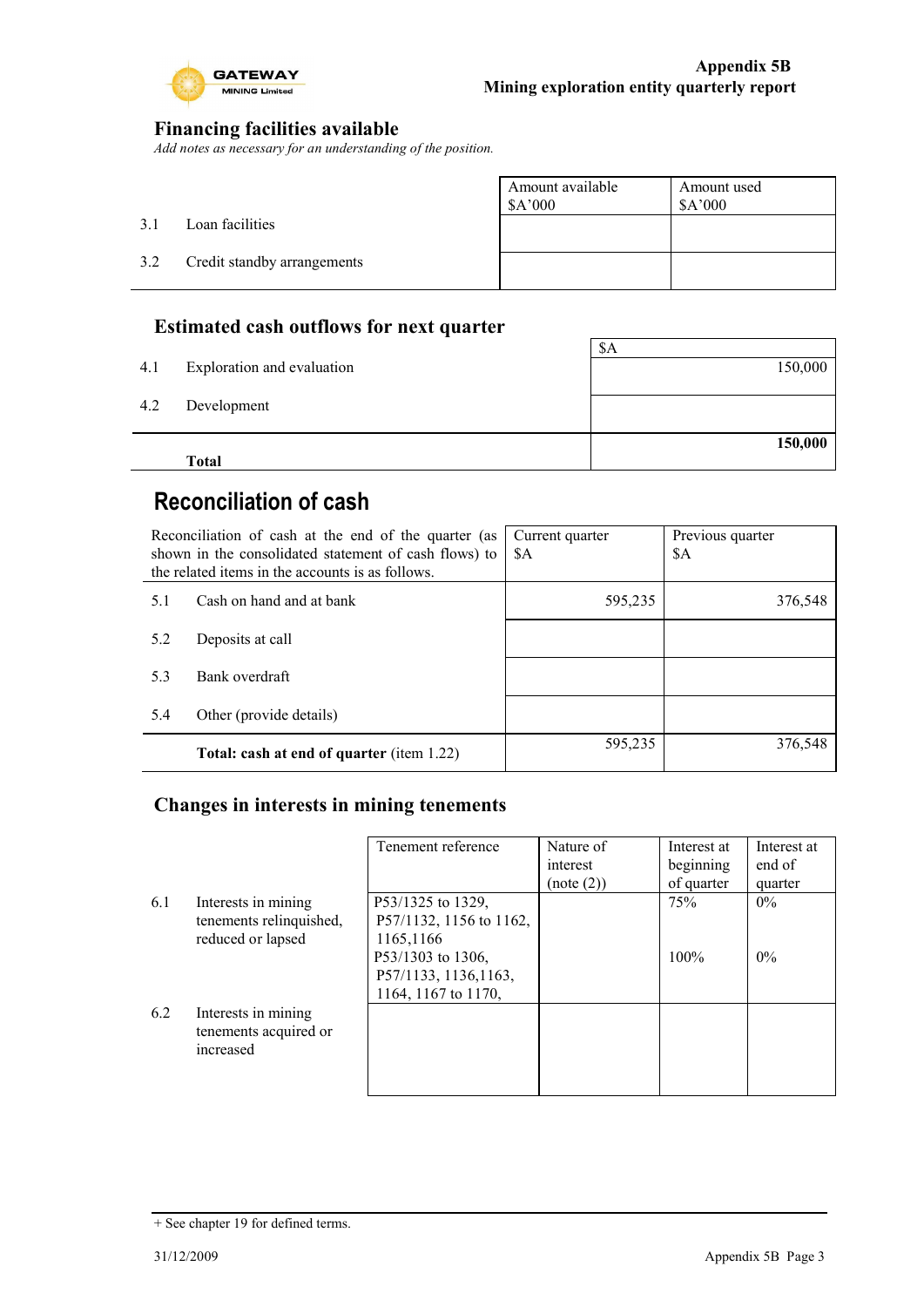

#### **Issued and quoted securities at end of current quarter**

*Description includes rate of interest and any redemption or conversion rights together with prices and dates.*

|      |                                                                                                                                               | Total number                        | Number quoted | Issue price per<br>security (see note<br>$3)$ (cents) | Amount paid up per<br>security (see note 3)<br>(cents)            |
|------|-----------------------------------------------------------------------------------------------------------------------------------------------|-------------------------------------|---------------|-------------------------------------------------------|-------------------------------------------------------------------|
| 7.1  | Preference<br><sup>+</sup> securities<br>(description)                                                                                        |                                     |               |                                                       |                                                                   |
| 7.2  | Changes during<br>quarter<br>(a) Increases<br>through issues<br>(b) Decreases<br>through returns of<br>capital, buy-<br>backs,<br>redemptions |                                     |               |                                                       |                                                                   |
| 7.3  | +Ordinary<br>securities                                                                                                                       | 123,372,962                         | 123,372,962   |                                                       |                                                                   |
| 7.4  | Changes during<br>quarter<br>(a) Increases<br>through issues<br>(b) Decreases<br>through returns of<br>capital, buy-backs                     | 7,000,000                           | 7,000,000     | 8 cents                                               |                                                                   |
| 7.5  | <sup>+</sup> Convertible<br>debt securities<br>(description)                                                                                  |                                     |               |                                                       |                                                                   |
| 7.6  | Changes during<br>quarter<br>(a) Increases<br>through issues<br>(b) Decreases<br>through securities<br>matured,<br>converted                  |                                     |               |                                                       |                                                                   |
| 7.7  | <b>Options</b><br>(description and<br>conversion factor)                                                                                      | 4,000,000<br>6,250,000<br>7,000,000 |               | Exercise price<br>30 cents<br>15 cents<br>10 cents    | Expiry date<br>30 November 2011<br>30 June 2011<br>7 October 2011 |
| 7.8  | Issued during<br>quarter                                                                                                                      | 7,000,000                           |               | 10 cents                                              | 7 October 2011                                                    |
| 7.9  | <b>Exercised</b> during<br>quarter                                                                                                            |                                     |               |                                                       |                                                                   |
| 7.10 | <b>Expired during</b><br>quarter                                                                                                              |                                     |               |                                                       |                                                                   |
| 7.11 | <b>Debentures</b><br>(totals only)                                                                                                            |                                     |               |                                                       |                                                                   |
| 7.12 | <b>Unsecured notes</b><br>(totals only)                                                                                                       |                                     |               |                                                       |                                                                   |

<sup>+</sup> See chapter 19 for defined terms.